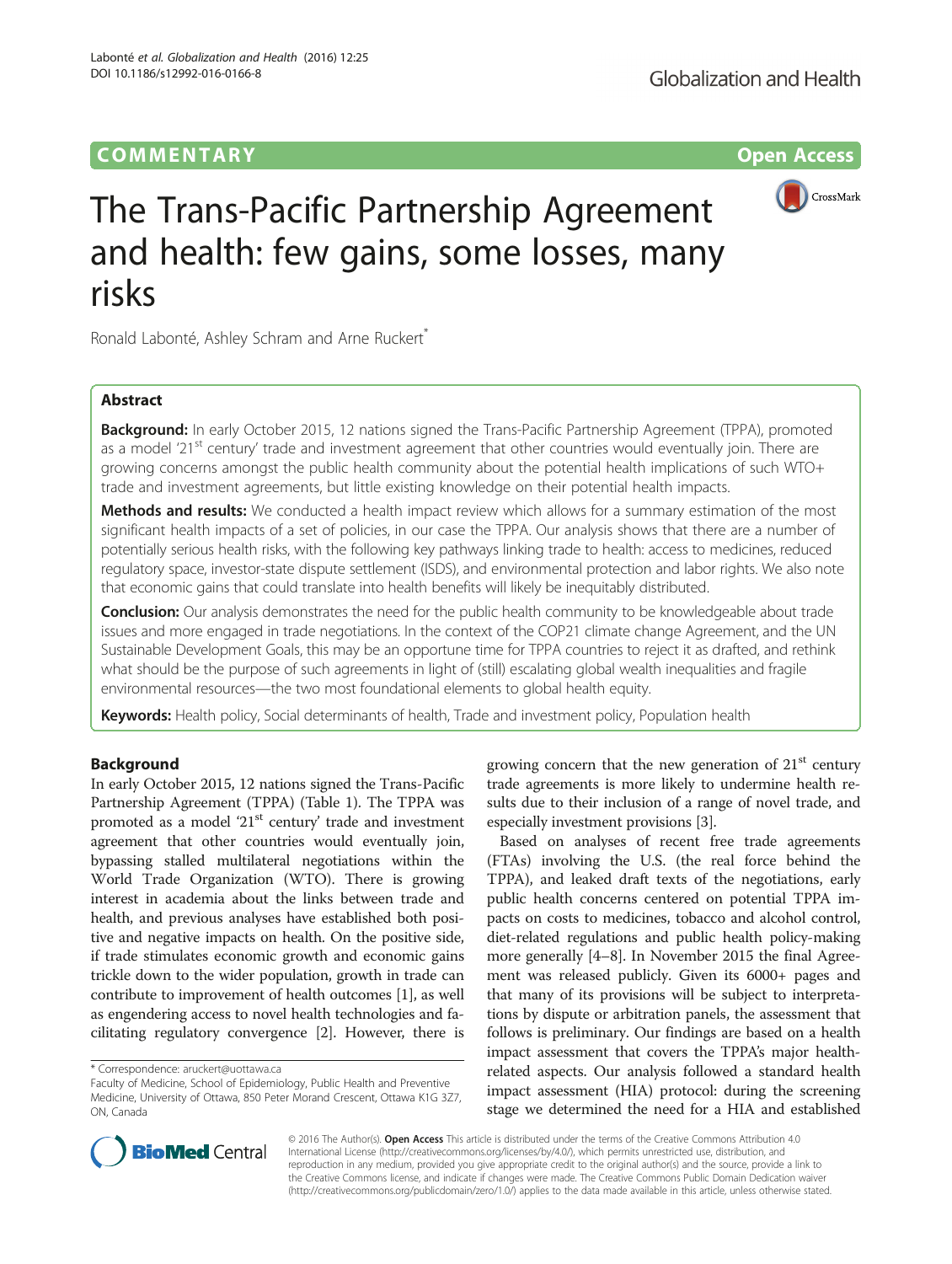<span id="page-1-0"></span>Table 1 TPPA member country data

| GDP per             |                        |                                   |                                     |                                                                                                        |
|---------------------|------------------------|-----------------------------------|-------------------------------------|--------------------------------------------------------------------------------------------------------|
| capita <sup>a</sup> | % of total<br>TPPA GDP | # of FTAS<br>with TPPA<br>members | Health<br>expenditure<br>$(%GDP)^b$ | Under 5<br>mortality<br>(PER 1000) <sup>d</sup>                                                        |
| \$61,925            | 5.19 %                 | 7                                 | 9.4 %                               | $\overline{4}$                                                                                         |
| \$40,979            | 0.06 %                 | 7                                 | 2.5 %                               | 10                                                                                                     |
| \$50,235            | 6.37 %                 | 4                                 | 10.9%                               | 5                                                                                                      |
| \$14,528            | 0.92%                  | 10                                | 7.7 %                               | 8                                                                                                      |
| \$36,194            | 16.42 %                | 7                                 | 10.3 %                              | 3                                                                                                      |
| \$11,307            | 4.62 %                 | 7                                 | 4.0 %                               | 7                                                                                                      |
| \$10,325            | 1.21 %                 | 5                                 | 6.2 %                               | 13                                                                                                     |
| $$37,896^{\circ}$   | 0.59 %                 | 6                                 | 9.7 %                               | 6                                                                                                      |
| \$6603              | 0.72%                  | 6                                 | 5.3 %                               | 17                                                                                                     |
| \$55,979            | 1.10 %                 | 9                                 | 4.6 %                               | 3                                                                                                      |
| \$52,980            | 62.14 %                | 6                                 | 17.1 %                              | 7                                                                                                      |
| \$1908              | 0.66 %                 | 6                                 | 6.0%                                | 22                                                                                                     |
|                     |                        |                                   |                                     | $\frac{3}{2}$ Current LICC in 2014 $\frac{52012}{2}$ data $\frac{52011}{2}$ data $\frac{4}{2015}$ data |

<sup>a</sup>Current US\$ in 2014 <sup>b</sup>2013 data <sup>c</sup>2011 data <sup>d</sup>2015 data

various links between FTAs and health based on a review of existing frameworks in the public health literature; [[4, 9](#page-5-0)–[11](#page-5-0)] during the scoping stage we decided to focus predominantly on the health risks of the TPPA to keep the HIA within scope for this article; during the appraisal stage we assessed (initially leaked and later publicly released) chapters and provisions identified during the screening stage for their specific health impacts.

## Access to medicines

From the outset of negotiations it was expected that the TPPA would strengthen patent protection measures beyond those in the WTO TRIPS Agreement (that is, creating 'TRIPS+' obligations), and it has. The TPPA allows patenting of existing pharmaceuticals already under patent for 'new uses, new methods of using…or new processes'. These are all TRIPS+ provisions which could increase the 'evergreening' of patents (the continuous issuance of new patents on essentially the same drug) beyond their original 20 years of patent protection provided by the WTO's TRIPS Agreement. This will delay generic competition and the lowering of costs for such drugs. The TPPA also allows for an unspecified period of 'patent term extensions' for 'unreasonable delays' (more than 5 years after applying for a patent) before the drug is approved for the market. The WTO TRIPS Agreement never included this on the basis that 20 years of patent protection was adequate to account for such delays.

The most contentious provision is the inclusion of biologics for the first time in a trade agreement. Expensive to research and produce, and important for the treatment of cancer and immune disorders, the cost to individuals or insurers for these new treatments can reach hundreds of thousands of dollars annually [\[12, 13](#page-5-0)]. Pharmaceutical companies in the US wanted 12 years of monopoly, primarily by preventing governments from making available to generic companies the clinical trial data the companies filed when applying for their patent. This 'data exclusivity' provision would delay the creation of generic versions of biologic drugs, or 'biosimilars' (i.e. drugs made from living organisms). The TPPA provides for 8 years of such data protection, but allows Parties (the countries that ratify the Agreement) to offer only 5 years if other forms of patent protection guarantee the same 8 year minimum of market exclusivity. These provisions will slow affordable access to such products. Four TPPA countries (Mexico, Peru, Malaysia and Vietnam) are given longer compliance periods for all of the provisions on pharmaceutical intellectual property rights, but even with these extensions they are unlikely to catch up economically with the wealthier Parties' abilities to afford costly new drugs.

The TPPA at the same time affirms that "a Party may take measures to protect public health in accordance with…the Declaration on TRIPS and Public Health' (art.18.50,  $(3)$ , a reference to the 2001 Doha Declaration clarifying that countries are able to issue compulsory licenses for generic drugs in a public health emergency. Although this may provide some flexibility for governments, the Doha Declaration has only rarely been invoked for conventional drugs (in the earlier 2000s, mostly by upper-middle-income countries and primarily for antiretrovirals), and one can anticipate political pressures from the US to prevent its use for biosimilars even after the period of data and market protection have passed, if the patent has not yet expired [\[14](#page-5-0)]. Public health lobbying and country-specific concerns also succeeded in excluding from the TPPA's provisions pharmaceutical products and medical devices purchased under a national government procurement program (where governments negotiate for bulk purchases to get the best price) and post-market subsidisation. Reached late in the negotiations, and not what the US-based pharmaceutical industry wanted, this exclusion limits the ability of industry to affect the functioning (and drug costs) of these national programs, currently affecting just 4 countries: New Zealand, Australia, Japan and the U.S.

Since intellectual property is considered a form of investment in the TPPA, regulatory reforms to a Party's policies could be liable to an investor suit under Investor State Dispute Settlement (ISDS) provisions (discussed later). One such case, under the North American Free Trade Agreement's) Chapter on ISDS, concerns Eli Lilly's USD 500 million claim against the decision by Canada, supported by its courts, to revoke patents on two drugs that failed a 'promise doctrine' of demonstrable utility made at the time of patent filing. This case is complex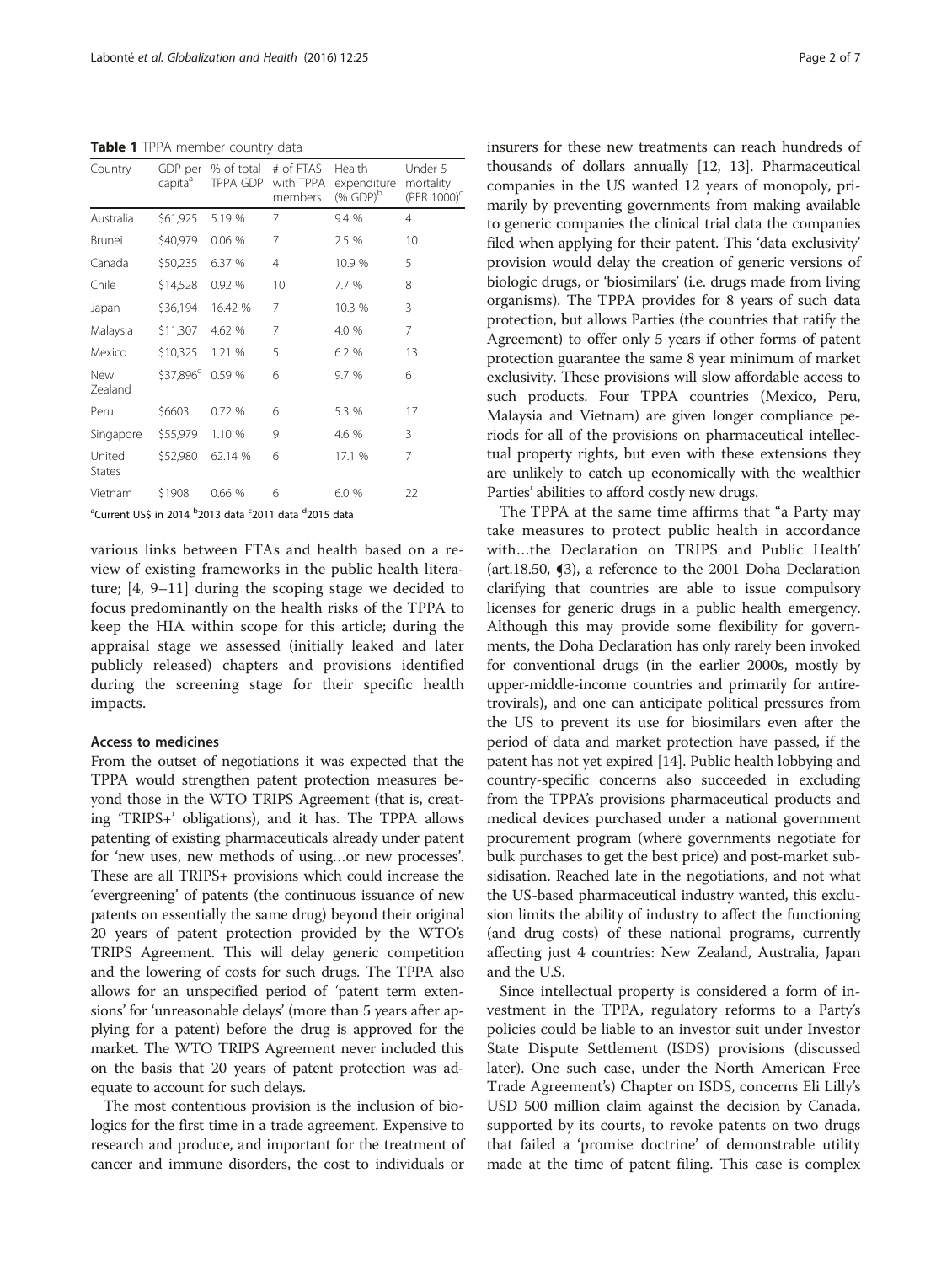[[15\]](#page-5-0) and still unresolved; but it underscores the potential for ISDS to be used to challenge domestic pharmaceutical policies.

In sum, the TPPA provisions, *prima facie*, appear incoherent with the UN decision in December 2015 to establish a High-Level Panel on Access to Medicines. This panel is charged with seeking solutions to the present high cost of new medicines that prevent access for most by balancing 'the rights of inventors, international human rights law, trade rules, and public health in the context of health technologies' [\[16](#page-5-0)]. Margaret Chan recently challenged think tanks to answer crucial questions for agreements like the TPPA, including what constitutes fair profits for the pharmaceutical industry, whether market exclusivity conferred by patent protection actually stimulates innovation, and if these agreements do reduce access to medicine, can we really consider them progress at all? [[17\]](#page-5-0).

## Reduced regulatory space

Another public health concern is that provisions in the TPPA would likely reduce governments' regulatory space. Three Chapters in particular do so: on Sanitary and Phytosanitary Measures (SPS), on Technical Barriers to Trade (TBT), and on Regulatory Coherence. The first two are based on similarly named agreements under the WTO system, but are 'WTO+' with new provisions; the third is a novel TPPA addition.

The WTO SPS Agreement defers to the Codex Alimentarius Commission (a body jointly administered by the WHO and the FAO) with the presumption that if a WTO member country's food safety regulations are coherent with those in the *Codex*, there is no conflict with liberalisation obligations. The TPPA's SPS Chapter does not directly defer to Codex, but rather to an unnamed group of 'international standards, guidelines and recommendations,' introducing potential ambiguity over what should be the referent standards. Moreover, if countries exceed whatever international standards are used as referents, they will be required to produce 'documented and objective scientific evidence' justifying such provisions, weakening a government's ability to exercise the 'precautionary principle' when there is little evidence or scientific consensus.

Similarly, the TPPA TBT tightens WTO TBT requirements. The WTO TBT requires that governments' technical regulations must 'not be more trade-restrictive than necessary to fulfil a legitimate objective'. This applies to health regulations (art.2.2), creating a problematic 'necessity test' that has often been a basis for disputes over health and environmental regulation, wherein governments have to justify to complainant countries why the regulation is necessary to achieve a legitimate policy goal [\[18\]](#page-5-0). If they fail to do so, the complainant countries can initiate a trade dispute. The TPPA TBT in addition to this requirement states that "nothing in this Chapter shall prevent a Party from adopting or maintaining technical regulations or standards, in accordance with its rights and obligations under this Agreement" (art.8.3,  $\blacklozenge$ 5, our emphasis). The highlighted text means that governments can really only regulate according to the rules under the TPPA's TBT. One of these new TPPA rules requires Parties to 'cooperate with each other' in setting new international standards (the sort that Codex might adopt) that 'do not create unnecessary obstacles to international trade' (art.8.5 ¶). This may pre-empt a future TPPA dispute over such standards, but at the risk of lowering standards in deference to trade.

Both the TPPA TBT and Regulatory Coherence Chapters add new requirements for participation in regulation setting in any one TPPA country by government or 'interested persons' from other Parties, defined as 'a national or an enterprise' (art.1.3). The appeal of creating uniform regulations is understandable insofar as it reduces transaction costs for commercial firms, even as it increases the public costs of complying with the administrative and consultative requirements. More critically, these provisions open the door for 'regulatory capture,' [[19](#page-5-0)] where transnational tobacco, alcohol, and food corporations from any TPPA country are allowed to be present in the formulation of regulations that affect their own business practices in any other TPPA country.

#### Still problematic ISDS measures

The TPPA excludes the Regulatory Coherence Chapter, but not the SPS or TBT Chapters, from its ISDS (investorstate dispute settlement) provisions. ISDS is one of the most controversial inclusions in FTAs. Investment treaties are not new; over 3200 bilateral or regional treaties have been crafted since 1959, of which over 2500 remain in force [\[20](#page-5-0)]. Until recently, these treaties have been simple agreements intended primarily to avoid foreign investors having their assets directly expropriated, especially in countries with weak or politically compromised judicial systems. Newer treaties are more extensive, and the use of ISDS by foreign investors to sue governments over regulatory decisions that they believe have compromised the value of their investments has risen dramatically in the past decade [\[21\]](#page-5-0). A 2013 review of ISDS claims found that 40 cases involved health or environmental protection [[22](#page-5-0)], including food safety, pharmaceuticals and tobacco control measures. Most of the environmental disputes have important indirect health implications.

There are several criticisms of how ISDS presently functions [[23\]](#page-5-0):

• decisions made in closed hearings by a threemember tribunal of lawyers, some of whom have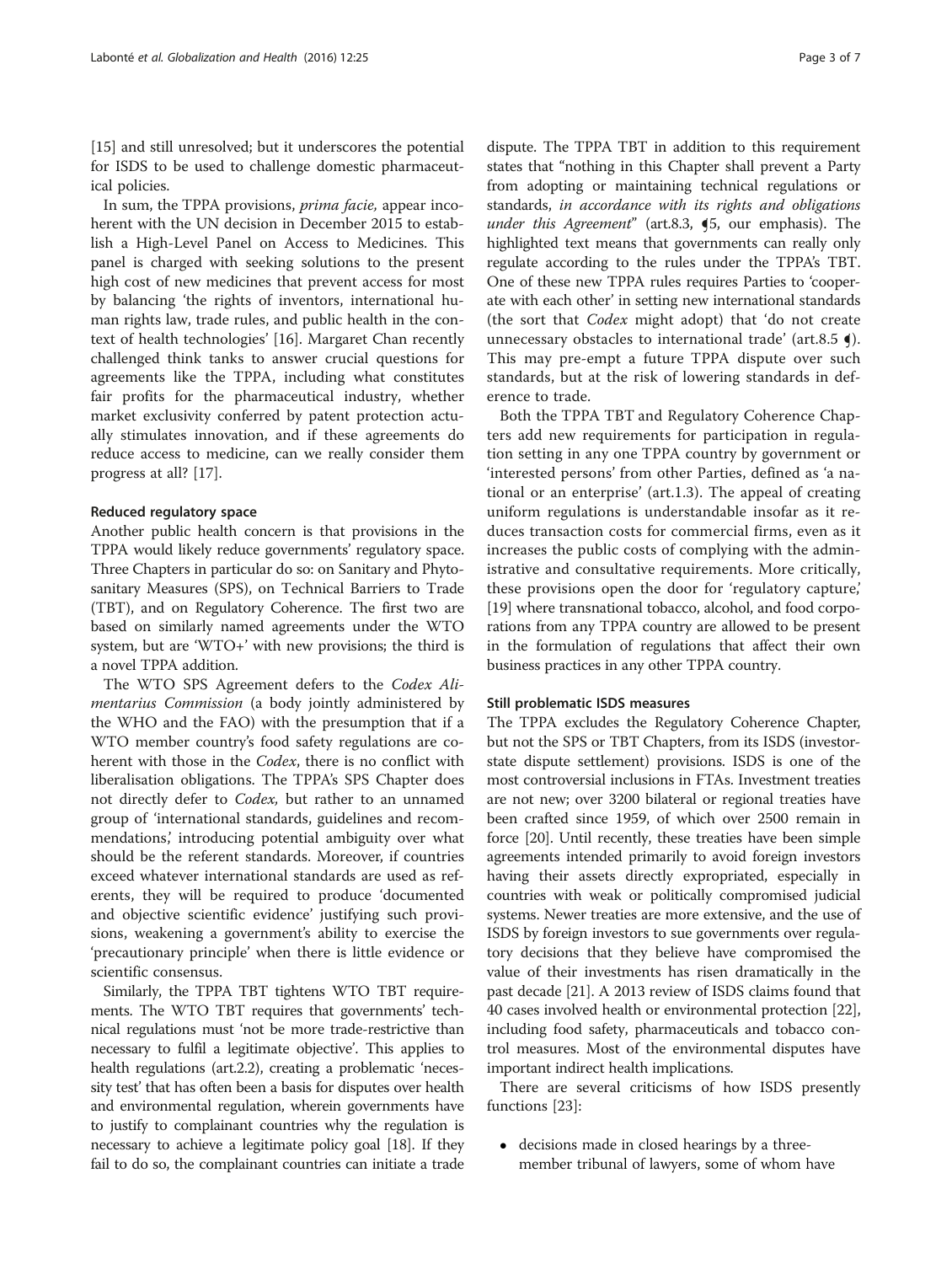had connections with the multinational corporations whose cases they were arbitrating;

- a small 'elite 15' of these lawyers deciding on the majority of cases involving large awards;
- the increasing size of awards;
- the lack of any appeal process; and
- the public cost to governments of defending such a suit (averaging USD 8 million but often much higher), even if the investor loses (although their 'win' rates have been rising)

Government websites argue that the TPPA's ISDS Chapter has addressed many of these concerns. It has not. It retains the requirement for a 'minimum standard of treatment' of foreign investments, including 'fair and equitable treatment' (art.9.6, 1), shorthanded as FET. Over the past decade, FET has become the most common standard on which investors initiate, and tribunals rule on, a dispute. FET is subject to interpretation during disputes, and the expansive interpretation of FET by tribunals is allowing investors to challenge a range of government policies, including those involving environmental and human health. The TPPA states that 'an investor's expectations' by itself (the conditions under which an investor could have legitimately expected their investment to operate and which contributed to their decision to invest) is insufficient to sue for loss or damage (art. 9.5,  $(4)$ ), and is claimed as a safeguard to prevent excess awards. But these expectations can nonetheless be used by a tribunal in conjunction with other arguments in their ruling, which still allows for substantial interpretative room for tribunal members.

Similar claims that the Chapter ensures the rights of Parties to regulate in the public interest are based on Article 9.15, which states that "nothing in this Chapter shall be construed to prevent a Party from adopting, maintaining or enforcing any measure otherwise consistent with this Chapter that it considers appropriate to ensure that investment activity in its territory is undertaken in a manner sensitive to environmental, health or other regulatory objectives" (our emphasis). However, the five italicized words effectively undermine the entire Article, since governments can undertake such regulations only if they abide by all the rules of the ISDS Chapter. This offers scant protection from investor suits over changes in health or environmental regulations or policy. Curiously, 'nondiscriminatory regulations<sup>1</sup>...designed for legitimate public welfare objectives', including health and the environment, 'do not constitute indirect expropriation, except in rare circumstances' (Annex 9-B,  $(3(b))$ ). This appears to afford more regulatory latitude in cases based on indirect expropriation (the loss of an investment's value 'equivalent to direct expropriation'), although it still leaves the interpretation of what constitutes a 'legitimate' objective or a 'rare' circumstance to the judgement of three investment lawyers.

The TPPA does create new avenues for greater transparency, including a provision for amicus curiae ('friend of the court') submissions from third parties, which could include public or environmental health professionals or civil society groups introducing new evidence or argument. However, there is nothing binding on a tribunal to allow such submissions or to take these submissions into account in their rulings. More importantly, there is nothing in the Chapter that corrects the lack of an appeal process or tribunalists' conflicts-of-interest. TPPA Parties have committed to preparing a 'Code of Conduct' for tribunalists. As this is still to be drafted its content is unknown, but it may adopt elements of the November 12, 2015 proposed text on ISDS released by the European Commission (EC) [[24](#page-5-0)]. The Code of Conduct proposed by the EC, however, is little more than exhortations to good behaviour by tribunalists, unlikely in itself to make much difference.

## Tobacco exclusion?

Public health lobbying and early support from a few TPPA countries (notably Malaysia) led to a provision allowing Parties at any time to exclude any tobacco control measure from the Agreement's ISDS provisions. This exclusion will prevent tobacco transnationals from challenging a country's control measures as they have done, under other existing ISDS treaties, with Australia's plain packaging laws and Uruguay's tobacco package warning labels. Philip Morris Asia's case against Australia's plain packaging laws was recently dismissed, a victory for public health, although the case was dismissed on jurisdiction, not on the merits of the case, leaving the fate of similar cases unknown [[25\]](#page-5-0). Moreover, since the TPPA states that Parties are free to access any other agreement or treaty that offers greater liberalization or protection, tobacco transnationals in one TPPA country will still be able to treaty-shop and initiate ISDS suits against another TPPA country, even if both countries have accepted the exclusion. The TPPA tobacco exclusion may exert normative pressures for tribunals established under other ISDS treaties to dismiss them as frivolous, but that will have to be seen.

That TPPA Parties thought it sufficiently important to exclude tobacco control measures from ISDS, as well as taxation measures unless one of the Parties also agrees with an investor going forward in a dispute, suggests governments' discomfort with how ISDS presently functions, at least in certain policy realms. That an exclusion was not similarly extended to public health regulations following WHO or international 'best practices' guidelines around food safety or security, or prevention of alcohol abuse, is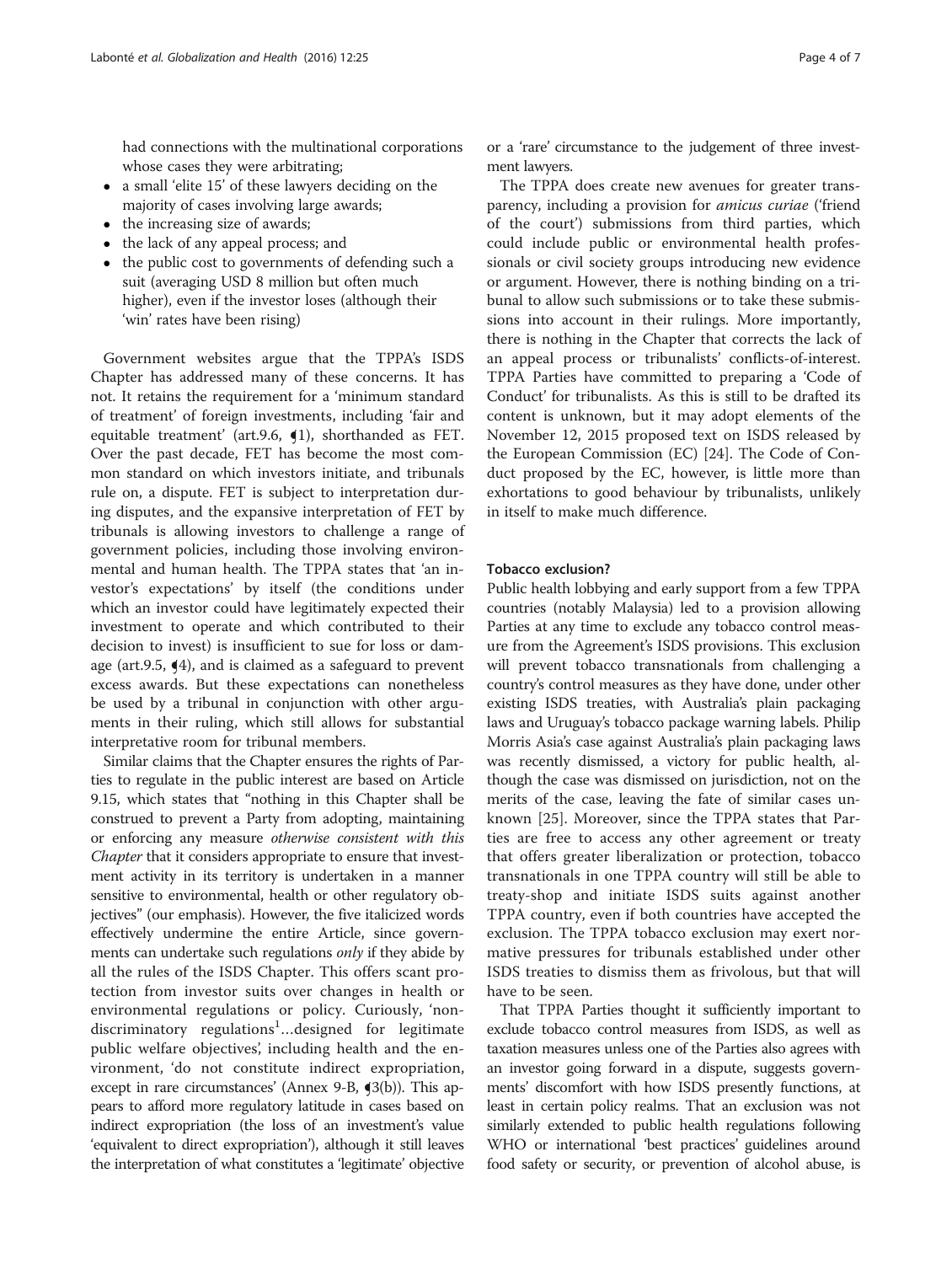disappointing even if understandable, given tobacco's now historic 'exceptionalism'.

## Limited environment protection and token labour rights

The TPPA follows the US's recent practice of including Chapters on labour and environment in its FTAs, partly to contain criticism from unions and environmental groups. The TPPA Environment Chapter does contain one important gain: binding language that prohibits Parties from providing fishing subsidies that 'affect fish stocks that are in an overfished condition' (art. 20.16,  $(5 \text{ (a)}).$ This is a novel provision with indirect health benefits, particularly for developing countries reliant for an affordable food source on local fisheries that may be under threat from offshore 'factory fishing'. The rest of the Chapter, however, is replete with hortatory language (such as 'strive to ensure' a Parties' own laws offer 'high levels of environmental protection'), although Parties 'shall not' (a forceful term) fail to enforce their own laws if doing so 'affects trade or investment between Parties' (art.20.3,  $\check{q}$ 3,4). In other words, weak enforcement of weak environmental laws should not be used to give a TPPA Party a trade or investment advantage, which is the main concern of the Chapter and not environmental protection per se. Of seven multilateral environmental agreements (MEAs) generally found in recent US FTAs, the TPPA only references three, disappointing many environmental groups.

The Chapter is also essentially silent on the major environmental health issue of the day: climate change. There is one Article (20.15) encouraging cooperation in 'transitions to a low emissions and resilient economy.' Yet it is significant that the TPP could make subsidies that overfish limited stocks subject to a trade dispute but not do the same for fossil fuel subsidies, or to specifically exclude subsidies for non-fossil fuel 'green energy' alternatives from either an ISDS or state-to-state dispute.

The Labour Chapter requires Parties to 'adopt and maintain' labour rights as laid out in the ILO (International Labour Organization) Declaration, regarding freedom of association, collective bargaining, elimination of forced labour, abolition of child labour, and elimination of employment discrimination (art.19.3,  $\langle 1 \rangle$ ). Commitments appear to extend only to the declaration and not the actual conventions, as the TPPA countries, with the exception of Peru and Chile, have failed to ratify the eight fundamental ILO conventions; Brunei and the US, two other TPPA Parties, have each ratified only two [\[26\]](#page-5-0). Moreover, a violation of the Chapter's obligations under the ILO Declaration applies only insofar that it affects 'trade or investment between the Parties'. Otherwise, TPPA countries can maintain whatever non-compliant labour rights practices they choose, including child labour, which is discouraged but not explicitly banned (art.19.6).

## Who benefits?

The material above forces the question: who actually benefits from such trade and investment deals? The TPPA signing was announced by governments with the standard claim of its potentially huge economic benefits. To the extent that the Agreement's economic gains benefit all countries, are substantial, and 'trickle down' in a somewhat equitable fashion to all workers, there is a potentially powerful and positive health benefit as people accumulate more of the resources needed to lead a healthy life. But these outcomes are far from certain, or even likely. The most widely cited estimate of TPPA annual income gains (achieved only by 2025) average only 0.5 % of GDP across the 12 Parties, just 0.2 % more than global economic income gains (the background trend) over the same period [[27](#page-5-0)]. High-income TPPA Parties will gain less, lowerincome TPPA Parties more. The econometric models used to make this prediction, however, are based on full employment—that all labour loss in non-competitive sectors is absorbed by growth in competitive ones. Empirically, this has rarely been the case, which governments appear to accept given, for example, Canada's commitment of over CAD 5 billion to two sectors (automotive and dairy farming) expected to lose as a result of the TPPA [\[28\]](#page-6-0).

Another problem with most static models is that they assume invariant income distribution and thus do not recognize inequitable impacts of FTAs. Alternative, more dynamic econometric models come to different conclusions. A recent study using the United Nations Global Policy Model database predicts mild economic losses for developed TPPA economies (-0.04 % average annual GDP change) and insignificant growth for developing economies (+0.22 % average annual GDP change), and expects the loss of a total of 650,000 jobs across all TPPA countries. It also notes that inequality is likely going to increase further as the share of GDP going to capital will rise while the share going to labour will decline, continuing a trend that set in with the rise of neoliberalism in the 1970s [\[29](#page-6-0)]. Another study also expects the economic gains of the TPPA to be distributed unevenly amongst the population, with the bottom 90 % of wage earners losing ground, while the top 1 % will gain economically, even if not by much [\[30](#page-6-0)].

Although TPPA developing countries may do better than their wealthier trading Parties, TPPA rules that limit or foreclose the use of government procurement or stateowned enterprises to discriminate in favour of local employers, or which forbid imposing any domestic performance requirements on foreign investment, will leave national economic development policy increasingly in the hands of private companies and international investors.

## Conclusion

Given the paltry economic gains from the TPPA, and the various direct and indirect health risks it poses, from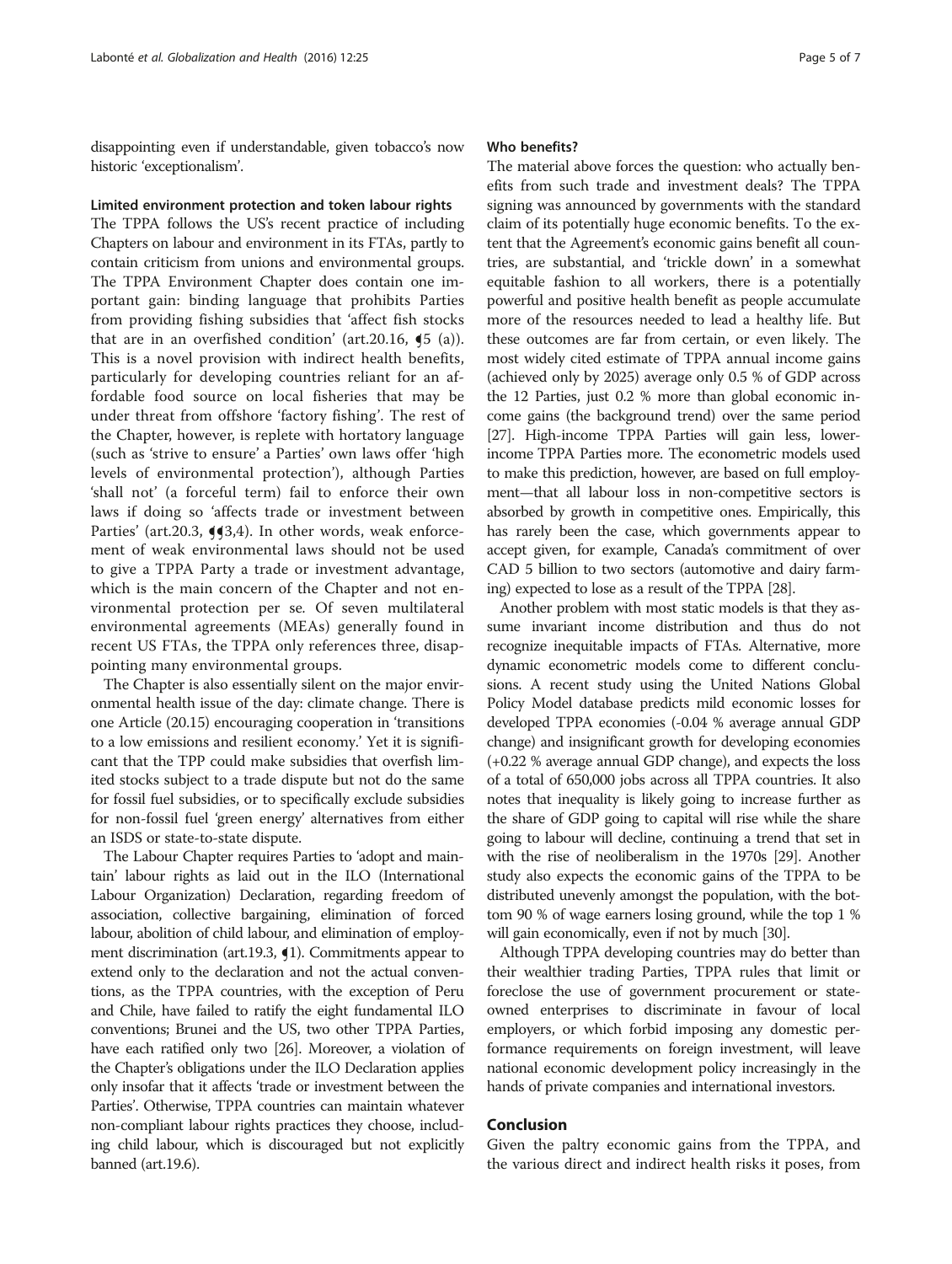<span id="page-5-0"></span>a strictly public health vantage, this is not a good Agreement. Whether it ever manages to reach ratification is an open question. Without US ratification, which may await the next Presidential election in November 2016, there is no deal. Much effort has gone into TPPA negotiations, but without a transparent or evidence-based set of arguments for its necessity or its far-reaching public policy impacts. In the context of the COP21 climate change Agreement, and the UN Sustainable Development Goals, this may be an opportune time for TPPA countries to reject it as drafted, and rethink what should be the purpose of such agreements in light of (still) escalating global wealth inequalities and fragile environmental resources—the two most foundational elements to global health equity.

## **Endnotes**

<sup>1</sup>Non-discrimination means that foreign investors are treated no differently than domestic investors who, it is useful to note, are not eligible to use ISDS, since these rules apply only to foreign investors.

#### Abbreviations

CAD, Canadian Dollars; COP21, 21<sup>st</sup> Conference of Parties to the United Nations Framework Convention on Climate Change; FAO, Food and Agricultural Organization; FET, Fair and Equitable Treatment; FTA, Free Trade Agreement; GDP, Gross Domestic Product; HIA, Health Impact Assessment; ISDS, Investor-State Dispute Settlement; TBT, Technical Barriers to Trade; TPPA, Trans-Pacific Partnership Agreement; TRIPs, Trade –Related Aspects of Intellectual Property Rights; SPS, Sanitary and Phytosanitary Measures; UN, United Nations; WHO, World Health Organization; WTO, World Trade Organization

#### Acknowledgements

This study received funding from the Canadian Institutes of Health Research (CIHR) through Operating Grant Nr.133483.

#### Authors' contributors

RL, AS, and AR contributed to study design, participated in data collection, analysis, and interpretation. RL and AS drafted the initial manuscript. All authors read and approved the final version of the manuscript.

#### Competing interests

The authors declare that they have no competing interests.

#### Ethical issues

The study was approved by the Research Ethics Board of the University of Ottawa.

## Received: 26 January 2016 Accepted: 9 May 2016 Published online: 06 June 2016

#### References

- 1. Dollar D. Is globalization good for your health? Bull World Health Organ. 2001;79:827–33.
- Smith RD, Chanda R, Tangcharoensathien V. Trade in health-related services. Lancet. 2009;373:593–601.
- 3. Thow AM, Snowdon W, Labonté R, Gleeson D, Stuckler D, Hattersley L, et al. Will the next generation of preferential trade and investment agreements undermine prevention of noncommunicable diseases? A prospective policy analysis of the Trans Pacific Partnership Agreement. Health Policy. 2015;119: 88–96.
- 4. Friel S, Gleeson D, Thow A-M, Labonte R, Stuckler D, Kay A, et al. A new generation of trade policy: potential risks to diet-related health from the trans pacific partnership agreement. Glob Health. 2013;9:46.
- 5. Kelsey J. New-generation free trade agreements threaten progressive tobacco and alcohol policies. Addiction. 2012;107:1719–21.
- 6. Kelsey J. The Trans-Pacific Partnership agreement: a gold-plated gift to the global tobacco industry? Am J Law Med. 2013;39:237–64.
- 7. Ruckert A, Schram A, Labonté R. The Trans-Pacific Partnership Agreement: Trading away our health? Can J Public Health. 2015;106:e249–51.
- 8. Schram A, Labonte R, Khatter K. The Trans-Pacific Partnership agreement and public health: why we should be concerned. Open Med. 2014;8:e100.
- 9. Friel S, Hattersley L, Snowdon W, Thow A-M, Lobstein T, Sanders D, et al. Monitoring the impacts of trade agreements on food environments. Obes Rev. 2013;14:120–34.
- 10. Labonte R. Globalization, health, and the free trade regime: Assessing the links. Perspect Glob Dev Technol. 2004;3:47–72.
- 11. Thow AM, Heywood P, Schultz J, Quested C, Jan S, Colagiuri S, Trade and the nutrition transition: strengthening policy for health in the Pacific. Ecol Food Nutr. 2011;50:18–42.
- 12. Sachgau O. The price of being pain free: Why are life-changing biologics out of reach for so many? In: Globe and Mail. 2013. [http://www.](http://www.theglobeandmail.com/life/health-and-fitness/health/the-price-of-being-pain-free-why-are-biologics-out-of-reach-for-so-many/article26332629/) [theglobeandmail.com/life/health-and-fitness/health/the-price-of-being-pain](http://www.theglobeandmail.com/life/health-and-fitness/health/the-price-of-being-pain-free-why-are-biologics-out-of-reach-for-so-many/article26332629/)[free-why-are-biologics-out-of-reach-for-so-many/article26332629/](http://www.theglobeandmail.com/life/health-and-fitness/health/the-price-of-being-pain-free-why-are-biologics-out-of-reach-for-so-many/article26332629/). Accessed 9 Dec 2015.
- 13. 60 Minutes CBS. The Cost of Cancer Drugs. 2014. [http://www.cbsnews.com/](http://www.cbsnews.com/news/cost-of-cancer-drugs-60-minutes-lesley-stahl-health-care/) [news/cost-of-cancer-drugs-60-minutes-lesley-stahl-health-care/](http://www.cbsnews.com/news/cost-of-cancer-drugs-60-minutes-lesley-stahl-health-care/). Accessed 9 Dec 2015.
- 14. Lexchin J. Involuntary medication: the possible effects of the Trans-Pacific Partnership on the cost and regulation of medicine in Canada. In: Canadian Centre for Policy Alternative. 2016. [https://www.policyalternatives.ca/sites/](https://www.policyalternatives.ca/sites/default/files/uploads/publications/National%20Office/2016/02/Involuntary_Medication.pdf) [default/files/uploads/publications/National%20Office/2016/02/Involuntary\\_](https://www.policyalternatives.ca/sites/default/files/uploads/publications/National%20Office/2016/02/Involuntary_Medication.pdf) [Medication.pdf](https://www.policyalternatives.ca/sites/default/files/uploads/publications/National%20Office/2016/02/Involuntary_Medication.pdf). Accessed Feb 2016.
- 15. Baker BK. Corporate power unbound: investor-state arbitration of IP monopolies on medicines: Eli Lilly and the TPP. In: PIJIP Res. Pap. Ser. 2013. [http://digitalcommons.wcl.american.edu/research/36.](http://digitalcommons.wcl.american.edu/research/36) Accessed 4 Apr 2016.
- 16. UNAIDS. High-level panel meets to find innovative solutions to expand access to medicines. 2015[.http://www.unaids.org/en/resources/presscentre/](http://www.unaids.org/en/resources/presscentre/featurestories/2015/december/20151211_accessmedicines) [featurestories/2015/december/20151211\\_accessmedicines](http://www.unaids.org/en/resources/presscentre/featurestories/2015/december/20151211_accessmedicines). Accessed 20 Dec 2015.
- 17. World Health Organization. WHO Director-General asks think tanks to explore health challenges under the Sustainable Development Goals. 2015. [http://www.who.int/dg/speeches/2015/sustainable-development-goals/en/.](http://www.who.int/dg/speeches/2015/sustainable-development-goals/en/) Accessed 20 Dec 2015.
- 18. World Trade Organization. Disputes by Agreement. 2015. [https://www.wto.](https://www.wto.org/english/tratop_e/dispu_e/dispu_agreements_index_e.htm?id=A22) [org/english/tratop\\_e/dispu\\_e/dispu\\_agreements\\_index\\_e.htm?id=A22](https://www.wto.org/english/tratop_e/dispu_e/dispu_agreements_index_e.htm?id=A22). Accessed 20 Dec 2015.
- 19. Dal Bó E. Regulatory capture: a review. Oxf Rev Econ Policy. 2006;22:203–25.
- 20. Tobin JL, Rose-Ackerman S. When BITs have some bite: The politicaleconomic environment for bilateral investment treaties. Rev Int Organ. 2011;6:1–32.
- 21. United Nations Conference on Trade and Development. Recent Trends in IIAs and ISDS [Internet]. Geneva, Switzerland: United Nations Conference on Trade and Development; 2015 Feb. Report No.: 1. Available from: [http://unctad.org/en/PublicationsLibrary/webdiaepcb2015d1\\_en.pdf.](http://unctad.org/en/PublicationsLibrary/webdiaepcb2015d1_en.pdf) Accessed 20 Dec 2015.
- 22. Van Harten G. Sovereign choices and sovereign constraints: judicial restraint in investment treaty arbitration. United Kingdom: Oxford University Press; 2013.
- 23. Eberhardt P, Olivet C. Profiting from injustice: how law firms, arbitrators and financiers are fuelling an investment arbitration boom. In: Corporate Europe Observatory and the Transnational Institute. 2012. [http://www.tni.org/](http://www.tni.org/briefing/profiting-injustice) [briefing/profiting-injustice.](http://www.tni.org/briefing/profiting-injustice) Accessed 4 Apr 2016.
- 24. European Union European Commission. Transatlantic Trade and Investment Partnership: chapter II investment. 2015. [http://trade.ec.europa.eu/doclib/](http://trade.ec.europa.eu/doclib/docs/2015/november/tradoc_153955.pdf) [docs/2015/november/tradoc\\_153955.pdf](http://trade.ec.europa.eu/doclib/docs/2015/november/tradoc_153955.pdf). Accessed 1 Mar 2016.
- 25. Nicholas J. Australia has won its court case against tobacco giant Philip Morris. In: Bus. Insid. Aust. 2015. [http://www.businessinsider.com.au/](http://www.businessinsider.com.au/australia-has-won-its-court-case-against-tobacco-giant-philip-morris-2015-12) [australia-has-won-its-court-case-against-tobacco-giant-philip-morris-2015-12](http://www.businessinsider.com.au/australia-has-won-its-court-case-against-tobacco-giant-philip-morris-2015-12). Accessed 20 Dec 2015.
- 26. International Labour Organization. Ratifications by country. 2012. <http://www.ilo.org/dyn/normlex/en/f?p=1000:11001:0::NO>:::. Accessed 20 Dec 2015.
- 27. Petri PA, Plummer MG. The Trans-pacific Partnership and Asia-Pacific Integration: Policy Implications. In: Peterson Institute for International Economics. 2012. <http://www.iie.com/publications/pb/pb12-16.pdf>. Accessed 26 May 2014.